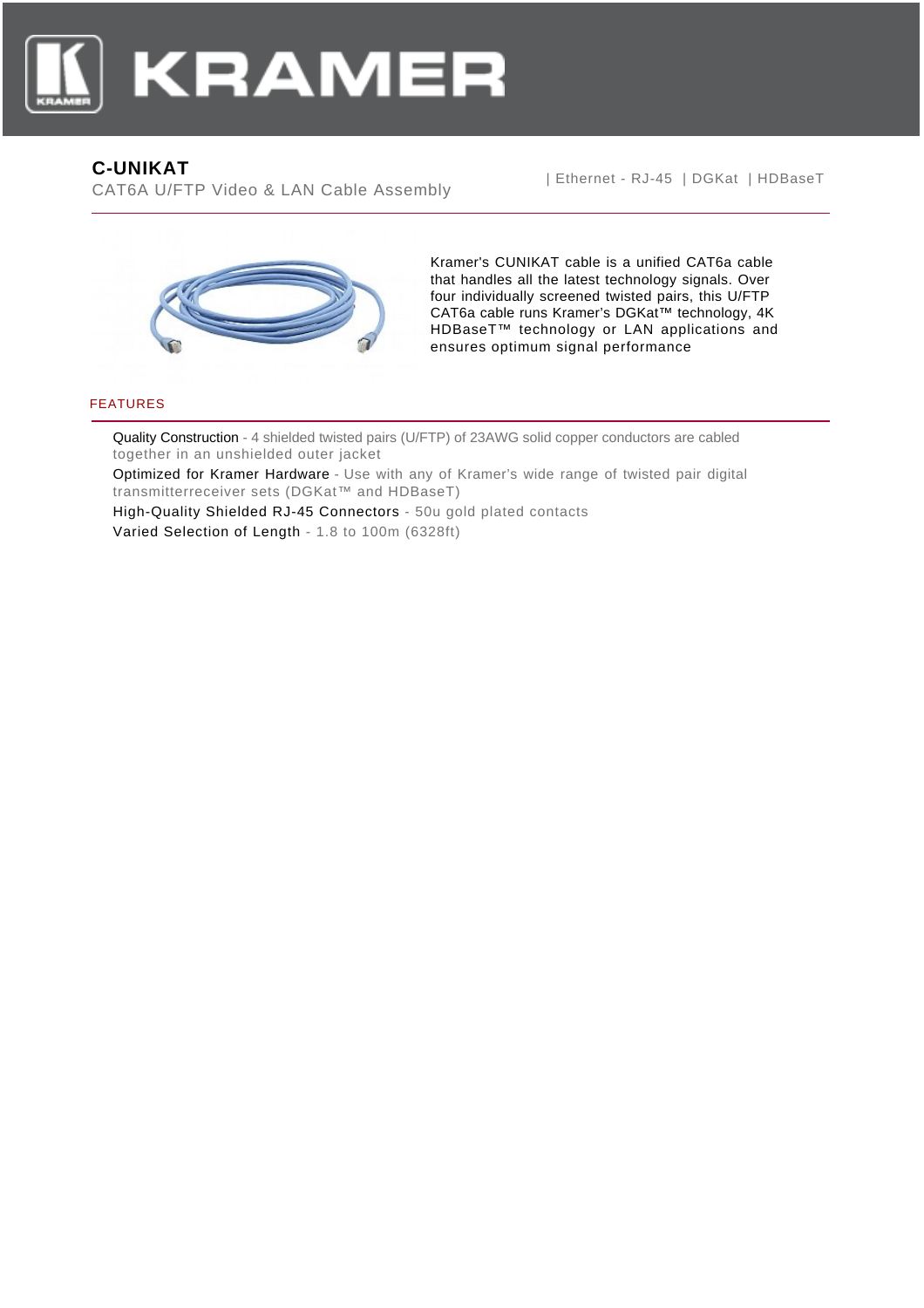

#### TECHNICAL SPECIFICATIONS

| <b>CONSTRUCTION</b> | Conductors: 4 x 2 x 23AWG, annealed copper                                                                               |
|---------------------|--------------------------------------------------------------------------------------------------------------------------|
|                     | Outer Diameter: 0.56± 0.01mm (0.022in)                                                                                   |
|                     | Insulation Material: Skin/foam/skin HDPE                                                                                 |
|                     | Outer diameter: $1.33 \pm 0.10$ mm (0.052in)                                                                             |
|                     | Color: Per TIA/EIA 568B                                                                                                  |
|                     | Screening: Alu/PET per pair (Alu side out)                                                                               |
|                     | Drain Wire: 90% tinned copper, outer diameter: $0.4 \pm 0.01$ mm (0.016in)                                               |
|                     | Jacket: LSHF, blue RAL5012                                                                                               |
| Thickness:          | $0.5$ mm $(0.020$ in)                                                                                                    |
| Diameter:           | $7.2 \pm 0.2$ mm (0.284in)                                                                                               |
| <b>PHYSICAL</b>     | Maximum Pulling Tension: 100N                                                                                            |
|                     | Bending Radius: Installation 60mm (2.36in), installed 50mm (1.97in)                                                      |
|                     | Thermal Characteristics: Storage/transport/installation 0° to 50°C (32° to 122°F),<br>operation 20°to 60°C (4° to 140°F) |
| <b>REGULATORY</b>   | Electrical: EIA/TIA 568A, ISO/IEC 11801                                                                                  |
|                     | Fire Performance: IEC 603321                                                                                             |
|                     | Smoke Density: IEC 61034                                                                                                 |
|                     | Halogen Free: IEC 60754                                                                                                  |
| <b>ELECTRICAL</b>   | Impedance: $1100MHz$ : $100 \pm 15$<br>$100250$ MHz: $100 \pm 20$<br>$250500MHz : 100 \pm 50$                            |
|                     | Propagation Velocity: 76%                                                                                                |
|                     | Mutual Pair Capacitance: 42pF/m                                                                                          |
|                     | Capacitance Unbalanced Pair/Ground: 1500pF/km                                                                            |
|                     | Max. Conductor DC Resistance: <79.8/km                                                                                   |
|                     | Pair Resistance Unbalance: DC <1.5%                                                                                      |
|                     | Dielectric Strength: 2.5kV DC (2s)                                                                                       |
|                     | Insulation Resistance: >5000M/km                                                                                         |
|                     | Voltage Rating: 30V                                                                                                      |